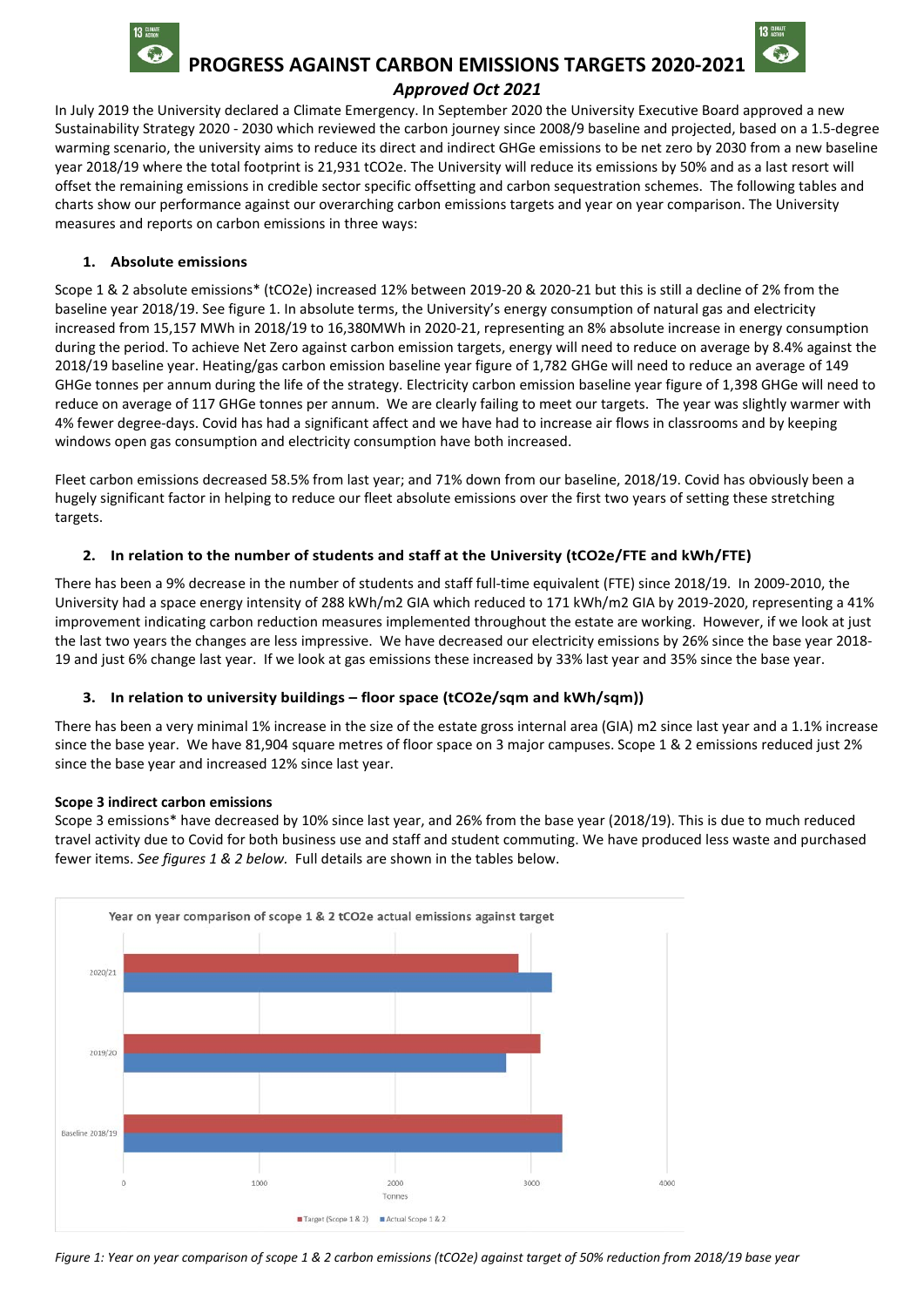

*Figure 2: The graphs above show the university indirect (scope 3) carbon emissions tCO2e. Year on year comparison of carbon emission targets against our actual absolute emissions against target of 50% reduction from 2018/19 base year.*



*Figure 3: The graph above shows the university total carbon footprint for all scopes direct (scope 1 & 2) and indirect (Scope 3) carbon emissions. Year on year comparison of carbon emission targets against our actual absolute emissions against target of 50% reduction from 2018/19 base year.*

Key: **RED** - does not meet target **AMBER** - needs monitoring **GREEN** - meets the target **GREEN**- exceeds the target. FTE = staff and students, GIA = Gross Internal Area.

# Scope 1, 2 & 3 total emissions tco2e

|        | <b>Baseline</b><br>2018-19 | 2019-2020 | 2020-21 | Progress against target 5% reduction in<br>tCO2e from 2019/20 baseline | <b>KEY</b>   |
|--------|----------------------------|-----------|---------|------------------------------------------------------------------------|--------------|
| Actual | 21.931                     | 18.149    | 16.935  | 6.7% decrease from last year. Decrease by<br>23% since baseline        | <b>GREEN</b> |
| Target | 21.931                     | 20.834    | 19.738  |                                                                        |              |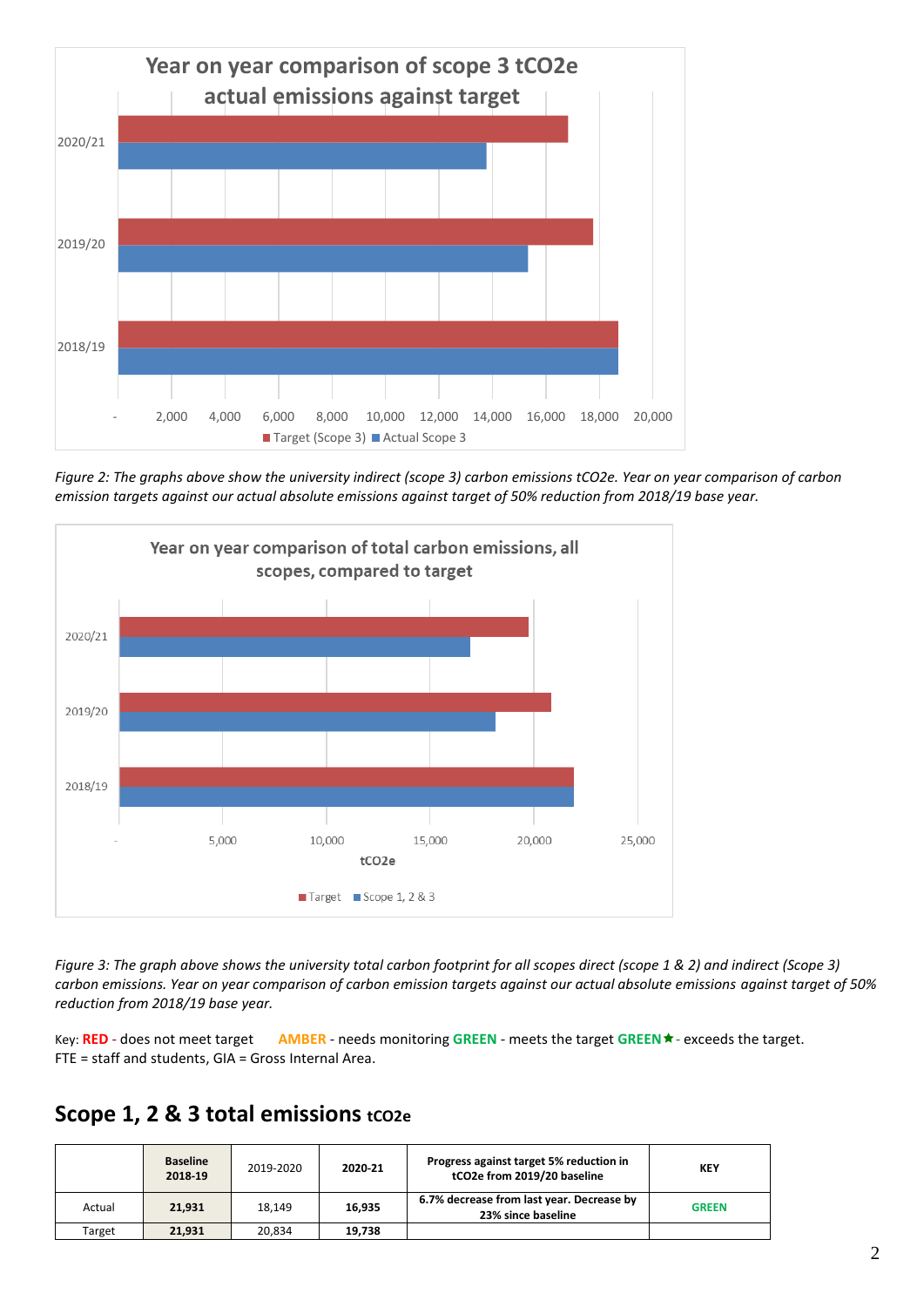# **Scope 1 and 2 total emissions tco2e**

|        | <b>Baseline</b><br>2018-19 | 2019-2020 | 2020-21 | Progress against target 5% reduction in<br>tCO2e from 2019/20 baseline | <b>KEY</b>   |
|--------|----------------------------|-----------|---------|------------------------------------------------------------------------|--------------|
| Actual | 3.230                      | 2.817     | 3.154   | 11.95 % increase from last year and 2%<br>decrease from baseline       | <b>AMBER</b> |
| Target | 3,230                      | 3,069     | 2.907   |                                                                        |              |

## **Electricity** Generation emissions tCO2e. Conversion factor <sup>=</sup> 0.21233

|         | <b>Baseline</b><br>2018-19 | 2019-2020 | 2020-21 | Change from last year            | Kev          |
|---------|----------------------------|-----------|---------|----------------------------------|--------------|
| Annual  | 1,398                      | 1.059     | 947     | Decreased by 10.57% from 2019-20 | <b>GREEN</b> |
| Per FTE | 0.1503                     | 0.12      | 0.11    | Decreased by 6.37% from 2019-20  | <b>GREEN</b> |
| Per GIA | 0.0172                     | 0.01      | 0.01    | Unchanged from 2019-20           | <b>AMBER</b> |

## **Gas** emissions tCO2e. Conversion factor = 0.18316

|         | <b>Baseline</b><br>2018-19 | 2019-2020 | 2020-21 | Change from last year            | Key        |
|---------|----------------------------|-----------|---------|----------------------------------|------------|
| Annual  | 1,782                      | 1,719     | 2,183   | Increased by 27.01% from 2019-20 | <b>RED</b> |
| Per FTE | 0.1915                     | 0.19      | 0.26    | Increased by 32.97% from 2019-20 | <b>RED</b> |
| Per GIA | 0.0220                     | 0.021     | 0.027   | Increased by 25.87% from 2019-20 | <b>RED</b> |

**Fleet** emissions tCO2e. Conversion factor = Diesel – 2.51233, Petrol – 2.70553

|        | <b>Baseline</b><br>2018-19 | 2019-2020 | 2020-21 | Change from last year             | Key          |
|--------|----------------------------|-----------|---------|-----------------------------------|--------------|
| Annual | 42.44                      | 30.00     | 12      | Decreased by 58.49 % from 2019-20 | <b>GREEN</b> |

# **F Gas** emissions tCO2e

|        | <b>Baseline</b><br>2018-19 | 2019-2020 | 2020-21 | Change from last year            | Key |
|--------|----------------------------|-----------|---------|----------------------------------|-----|
| Annual |                            |           |         | Increase by 140.77% from 2019-20 | RED |

# **Scope 3 Emissions**

**Scope 3 Total** emissions tCO2e

|        | <b>Baseline</b><br>2018-19 | 2019-2020 | 2020-21 | Progress against target 5% reduction in<br>tCO2e from 2019/20 baseline | Kev          |
|--------|----------------------------|-----------|---------|------------------------------------------------------------------------|--------------|
| Annual | 18.701                     | 15.322    | 13.781  | 10% decrease from last year. Decrease by<br>26% since baseline         | <b>GREEN</b> |
|        |                            |           |         |                                                                        |              |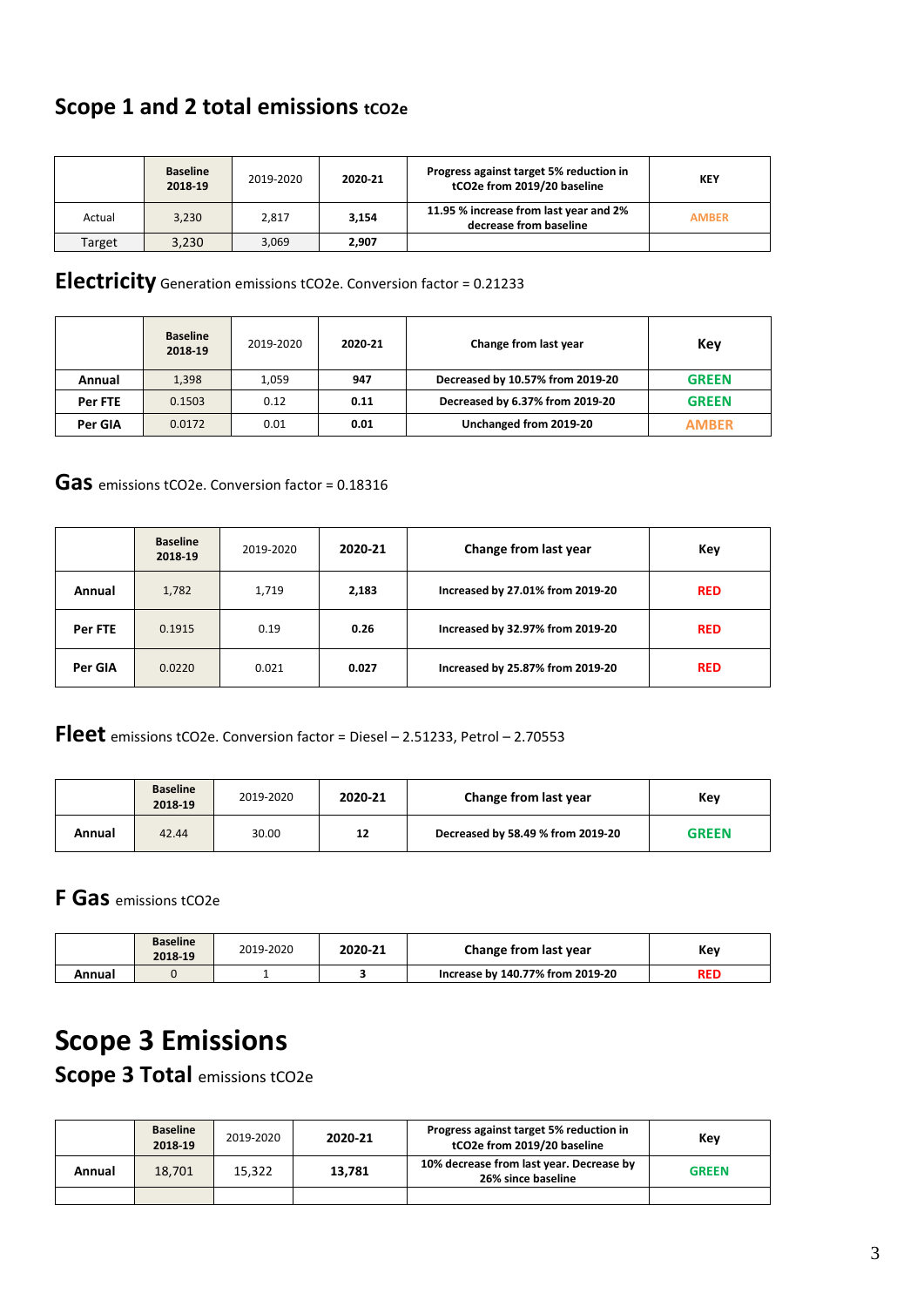|         | <b>Baseline</b><br>2018-19 | 2019-2020 | 2020-21 | Change from last year           | Kev          |
|---------|----------------------------|-----------|---------|---------------------------------|--------------|
| Annual  | 119.0                      | 91.00     | 84      | Decreased by 8.01% from 2019-20 | <b>GREEN</b> |
| Per FTE | 0.013                      | 0.010     | 0.010   | Decreased by 3.7% from 2019-20  | <b>GREEN</b> |

## **Water** emissions tCO2e. Conversion factor = 0.14900

|         | <b>Baseline</b><br>2018-19 | 2019-2020 | 2020-21 | Change from last year            | Key          |
|---------|----------------------------|-----------|---------|----------------------------------|--------------|
| Annual  | 22.6                       | 21        | ь       | Decreased by 71.10% from 2019-20 | <b>GREEN</b> |
| Per FTE | 0.0024                     | 0.0023    | 0.001   | Decreased by 69.74% from 2019-20 | <b>GREEN</b> |

## **Wastewater** emissions tCO2e. Conversion factor= 0.27200

|         | <b>Baseline</b><br>2018-19 | 2019-2020 | 2020-21 | Change from last year            | Key          |
|---------|----------------------------|-----------|---------|----------------------------------|--------------|
| Annual  | 46.4                       | 43        | 11      | Decreased by 74.09% from 2019-20 | <b>GREEN</b> |
| Per FTE | 0.0050                     | 0.0048    | 0.0013  | Decreased by 72.88% from 2019-20 | <b>GREEN</b> |

# Waste & Recycling emissions tCO2e - 21.294

|         | <b>Baseline</b><br>2018-19 | 2019-2020 | 2020-21 | Change from last year           | Key          |
|---------|----------------------------|-----------|---------|---------------------------------|--------------|
| Annual  | 9.1                        |           |         | Decreased by 5.66% from 2019-20 | <b>GREEN</b> |
| Per FTE | 0.00098                    | 0.00008   | 0.00007 | Decreased by 6.5% from 2019-20  | <b>GREEN</b> |

# **Hire Car** emissions tCO2e. Conversion factor = 0.17140 awaiting figure

|         | <b>Baseline</b><br>2018-19 | 2019-2020 | 2020-21 | Change from last year            | Key          |
|---------|----------------------------|-----------|---------|----------------------------------|--------------|
| Annual  | 49.5                       | 23        |         | Decreased by 97.43% from 2019-20 | <b>GREEN</b> |
| Per FTE | 0.0053                     | 0.0026    | 0.0001  | Decreased by 97.31% from 2019-20 | <b>GREEN</b> |

## **Taxi** emissions tCO2e. Conversion factor = 0.20826

|         | <b>Baseline</b><br>2018-19 | 2019-2020 | 2020-21 | Change from last year         | Kev          |
|---------|----------------------------|-----------|---------|-------------------------------|--------------|
| Annual  | 3.2                        | 3.5       |         | Decreased by 75% from 2019-20 | <b>GREEN</b> |
| Per FTE | 0.00034                    | 0.0004    | 0.00010 | Decreased by 74% from 2019-20 | <b>GREEN</b> |

# **Rail travel** emissions tCO2e. Conversion factor = 0.03549

|        | <b>Baseline</b><br>2018-19 | 2019-<br>2020 | 2020-21 | Change from last year            | Key          |
|--------|----------------------------|---------------|---------|----------------------------------|--------------|
| Annual | 18.3                       | 13            | 0.3     | Decreased by 97.85% from 2019-20 | <b>GREEN</b> |